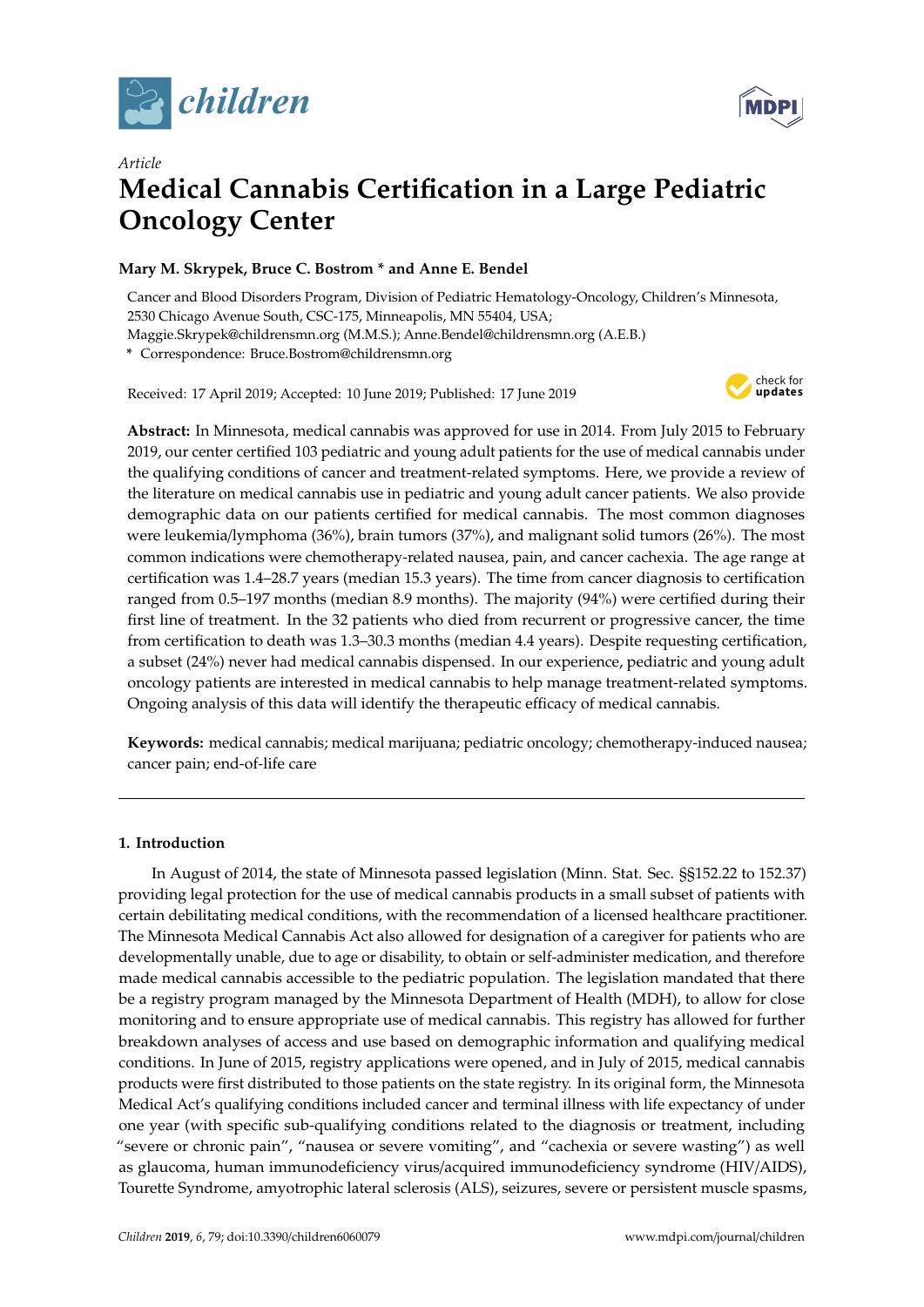and inflammatory bowel disease. Since then, there have been addendums approving additional qualifying conditions, which include autism spectrum disorder, post-traumatic stress disorder (PTSD), and obstructive sleep apnea (OSA) [\[1,](#page-7-0)[2\]](#page-7-1). The MDH reports a continued rise in certification and enrollment in the Minnesota medical cannabis program since its initiation. Notably, physicians must first certify patients who meet the above qualifying and sub-qualifying conditions for medical cannabis use before the patients can enroll in the Minnesota Medical Cannabis Registry. Enrollment includes an annual fee of \$200.00 plus the cost of the medical cannabis.

With a continued rise in qualifying conditions and a subsequent rise in the prevalence of use of medical cannabis, particularly in the setting of ongoing national dialogue about the decriminalization of cannabis, it is increasingly common for the pediatrician to be asked about the use of medical cannabis. For the pediatric oncologist, questions pertaining to potential risks and benefits of medical cannabis for the management of cancer or treatment-related side-effects, as well as the potential role of medical cannabis as an anti-cancer treatment have become an expected part of discussions with patients and their families. To date, there is limited data for evidence-based use of medical cannabis in the pediatric population, and these discussions are most commonly facilitated by information obtained through small patient cohort experiences or anecdotal reports.

The majority of publications on the subject of medical marijuana and its use in patients with cancer are adult-based. Boehnke et al. analyzed state registry data to further characterize the conditions for which adults were being certified, and compared this to published evidence for the efficacy of medical cannabis by the National Academics of Sciences, Engineering, and Medicine. They report that 85.5% of patient-reported qualifying conditions had either substantial or conclusive evidence of therapeutic efficacy. They also report that the leading qualifying conditions used are those of chronic pain, multiple sclerosis with spasticity, and chemotherapy-induced nausea [\[3\]](#page-7-2). A very early publication from 1994 using recreational marijuana in patients with chemotherapy-induced nausea found benefit in 50% of patients [\[4\]](#page-7-3). More recent publications in adults with cancer have shown significant benefits of medical cannabis and recreational marijuana, with few and manageable side effects [\[5,](#page-7-4)[6\]](#page-7-5).

The American Academy of Pediatrics (AAP)'s current policy opposes medical cannabis use in children and young adults. However, the policy states that 'The AAP recognizes that marijuana may currently be an option for cannabinoid administration for children with life-limiting or severely debilitating conditions and for whom current therapies are inadequate.' This seemingly provides some leniency within their stance on use for patients with cancer [\[7\]](#page-7-6). Despite mounting evidence based on adult studies as well as rising interest in and use of medical cannabis in the pediatric population, it remains controversial.

To date, there is only one publication describing the use of medical cannabis in a pediatric oncology population. In the Journal of Pediatrics, Ananth et al. published their findings from a multicenter cross-sectional survey characterizing pediatric provider practices, knowledge, attitudes, and barriers related to medical marijuana and its use in the care model of pediatric patients with cancer [\[8\]](#page-7-7). In this article, the authors infer ongoing interest and demand from their patients and their caregivers for access to medical marijuana. The authors identify potential uses for medical marijuana as: Antiemetic effects, appetite stimulation, pain management, seizure therapy, and antineoplastic potential. They also identify potential risks of medical marijuana, including long-term neurocognitive impacts on the developing brain and negative mental health sequelae. Based on studies by the National Institute on Drug Abuse, they conclude that medical cannabis may ameliorate nausea. They also conclude that it may have a major positive impact on the experience of pain. Interestingly, this study found that certifying providers demonstrate ongoing apprehension about its use, with a bias for use in patients with advanced stages of disease or in efforts toward palliation. Ultimately, the authors conclude that in the face of insufficient data, pediatric providers should exercise caution in recommending medical marijuana. However, there is data supporting the efficacy of dronabinol and nabilone, two Federal and Drug Administration (FDA) approved synthetic cannabinoids, for the treatment of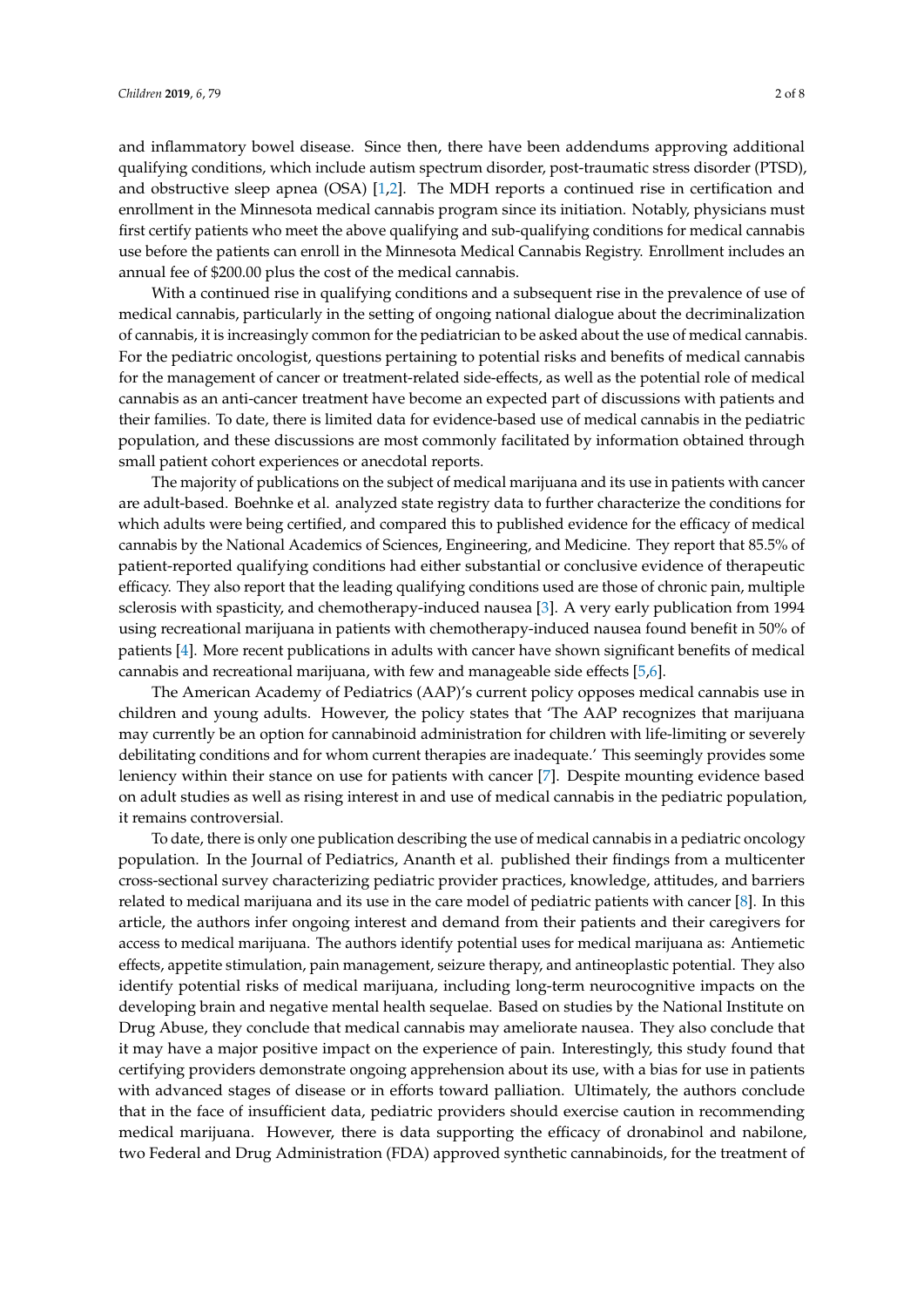chemotherapy-induced nausea and vomiting in children, which suggests that medical cannabis may also be an effective anti-emetic for children undergoing cancer treatment [\[9–](#page-7-8)[12\]](#page-7-9).

#### **2. Materials and Methods**

Records from the certified medical cannabis providers in the Division of Pediatric Hematology–Oncology at Children's Minnesota from July 2015 to February 2019 were obtained from the Minnesota Medical Cannabis Registry website [\[1\]](#page-7-0). Data extracted included name, date of medical cannabis certification, indication for medical cannabis certification, and if medical cannabis was dispensed. Patients were included if they had a cancer diagnosis. From the Children's Minnesota Cancer and Blood Disorders database, the following data were extracted: Diagnosis, date of diagnosis, date of relapse or tumor progression, and date of death. Diagnostic sub-groups were identified as follows: Brain Tumors, low and high-grade; Leukemia; Lymphoma; Malignant Solid Tumors; and Mast Cell Activation Syndrome, a chronic hematologic disorder. The specific diagnoses are listed in the supplemental data set (Table S1).

Statistical analysis and graphing were done by SPSS version 23. For time variables, the mean, median, and percentile distribution were calculated. Analysis for difference between diagnostic groups and other time variables were computed by chi-square analysis, with Kruskal–Wallis test use for non-parametric comparisons. Bonrerroni correction for multiple analyses was not included due to the highly significant *p* values. This study was approved by the Children's Minnesota Institutional Review Board.

#### **3. Results**

Herein we report demographic information including: Age of certification, gender, timing of certification, cancer diagnosis, indication for certification, and if medical cannabis was dispensed.

We have certified 101 patients for the use of medical cannabis for cancer and treatment-related symptom management. The median age at certification was 15.3 years, with a range of 1.4 to 28.7 years (Figure [1\)](#page-3-0). Twenty percent of the patients were under 6 years of age, with 37 percent under 12 years of age. There were 57 males (56%) and 44 females (44%). There were no significant differences by age at certification, time from diagnosis to certification, or time from certification to death by gender. There were no significant differences by gender in the likelihood that medical cannabis was dispensed or certification in regards to disease progression.

The median time from oncologic diagnosis to medical cannabis certification was 8.9 months, with a range from 0.5 to 197 months (Figure [2\)](#page-3-1). There was no significant difference in time from diagnosis to certification by diagnostic group. Ninety-four percent of the patients were certified during their first line of treatment (Table [1\)](#page-5-0), although patients with brain tumors tended to have higher certification after progression compared to other diagnoses (chi-square *p* value = 0.054). The median time from certification to death, which occurred in 29 patients (29%), was 4.4 months, with a range of 1.3 to 30.3 months. There was no significant difference in time from certification to death by diagnostic group. There was no significant difference in time from diagnosis to certification for the patients who died or survived. Overall, 77 of 101 patients (76%) were dispensed medical cannabis (Figure [3\)](#page-4-0). There were no significant differences by chi-squared analysis on percent dispensed by age or diagnostic group.

A box plot of the age at certification by diagnostic group is shown in Figure [4.](#page-4-1) The age distribution was significantly different by non-parametric analysis using the Kruskal–Wallis test (*p* < 0.001). Combining the diagnoses into three diagnostic sub-groups (all brain tumors, all leukemia and lymphoma, and all solid tumors) showed significant differences between all three groups by independent samples t-test, with *p*-values of less than or equal to 0.002 for all three comparisons. The median, mean, and standard deviation of age at certification in years were: 8.7 and  $9.1 \pm 5.7$  for brain tumors, 15.9 and  $14.2 \pm 5.7$  for solid tumors, and 18.1 and 17.[2](#page-5-1)  $\pm$  5.3 for leukemia and lymphoma. Table 2 demonstrates the primary reason for medical cannabis certification by diagnostic group. The distributions were significantly different among the diagnostic groups ( $p = 0.002$  by chi-square). The primary reason for certification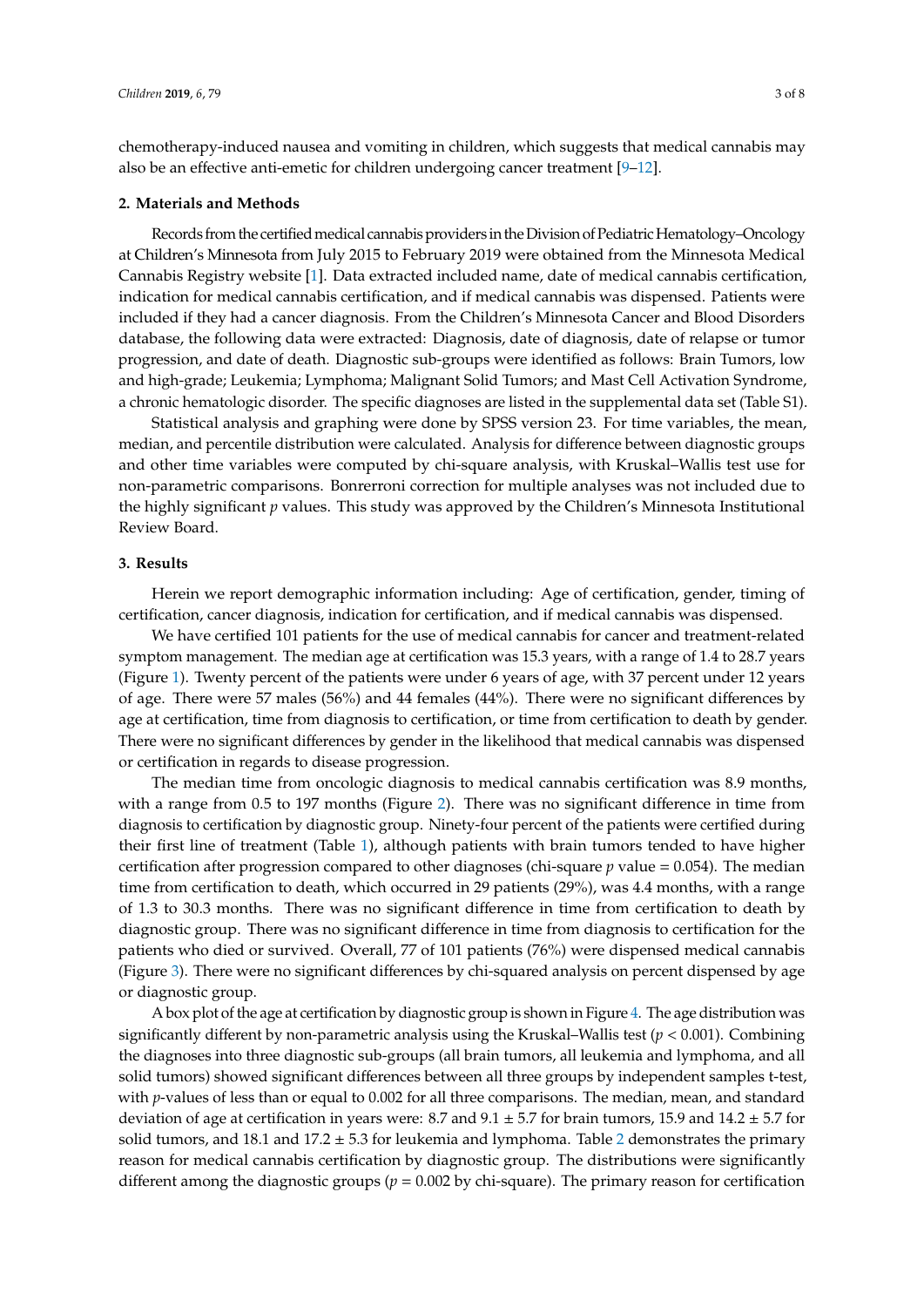was nausea in patients with leukemia, lymphoma, and high-grade brain tumors, whereas it was pain in solid tumors. Table [3](#page-5-2) lists the secondary indications for medical cannabis by diagnostic group. The distributions were significantly different among the diagnostic groups ( $p < 0.001$  by chi-square). Only patients with brain tumors showed interest in medical cannabis for possible anti-tumor effects. The term "end-of-life" was only used in patients with solid tumors. for possible anti-tumor effects. The term  $\frac{1}{2}$  was only used in patients with solid tumors.  $g_{\rm{max}}$  ( $g_{\rm{max}}$ ) of  $\frac{1}{2}$  by  $g_{\rm{max}}$  cannot used in patients with solid tumors showed in medical cannot cannot cannot cannot cannot cannot cannot cannot cannot cannot cannot cannot cannot cannot cannot cannot c for possible anti-tumor effects. The term  $\mathbf{r}$ 

<span id="page-3-0"></span>

**Figure 1.** Age at medical cannabis certification. **Figure 1.** Age at medical cannabis certification. **Figure 1.** Age at medical cannabis certification.

<span id="page-3-1"></span>

Figure 2. Time from cancer diagnosis to medical cannabis certification.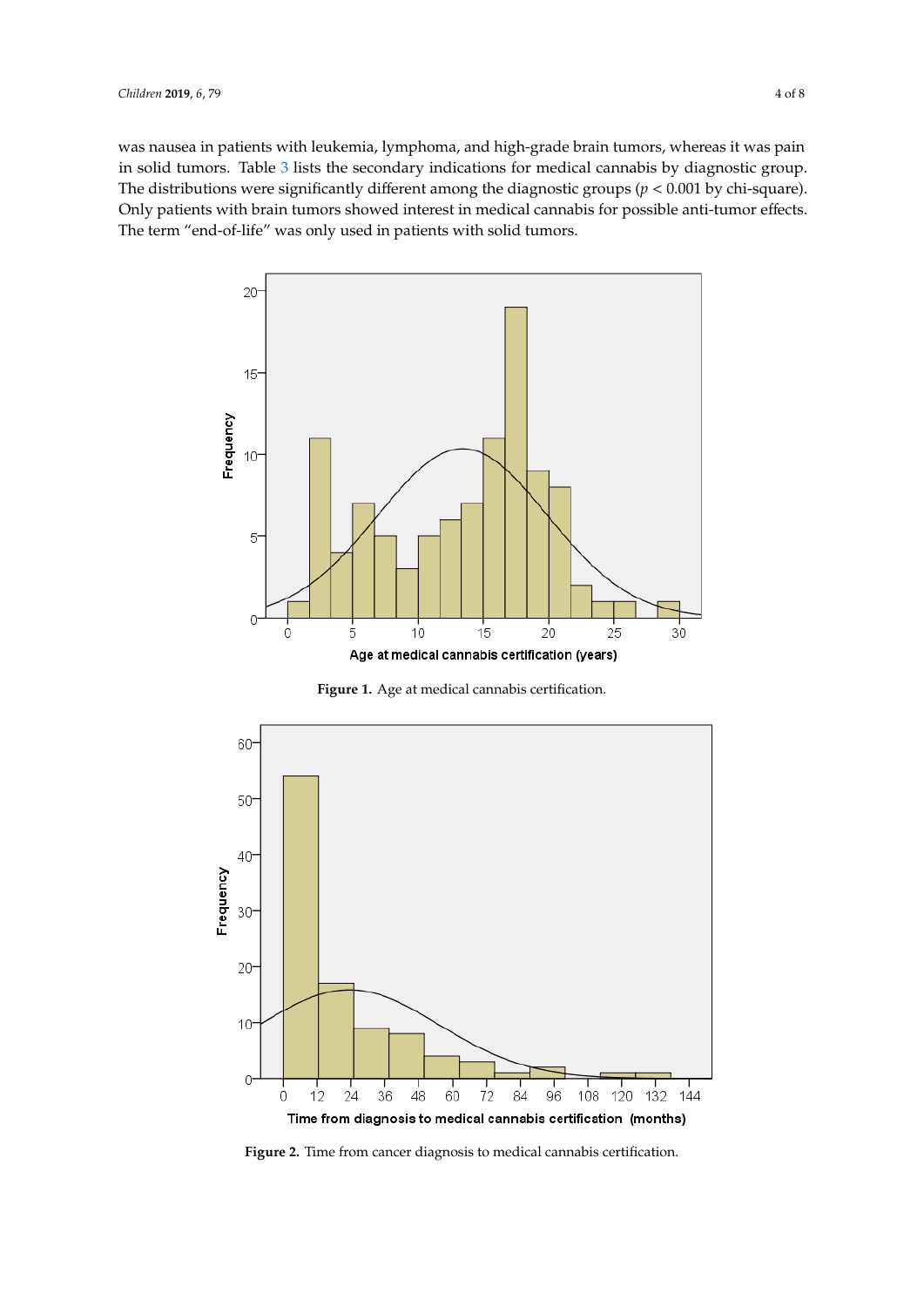<span id="page-4-0"></span>

**Figure 3.** Medical cannabis dispensed by diagnostic group. **Figure 3.** Medical cannabis dispensed by diagnostic group. **Figure 3.** Medical cannabis dispensed by diagnostic group.

<span id="page-4-1"></span>

**Figure 4.** Age at medical cannabis certification by diagnostic group. Figure 4 caption: Box plot of age a circle with unique patient number (UPN). Brain LG = Brain Tumor low-grade. Brain HG = Brain Tumor high-grade. MCAS = Mast Cell Activation Syndrome. in years at the time of medical cannabis certification by diagnostic group. Outliers are denoted by **Figure 4.** Age at medical cannabis certification by diagnostic group. Figure [4](#page-4-1) caption: Box plot of age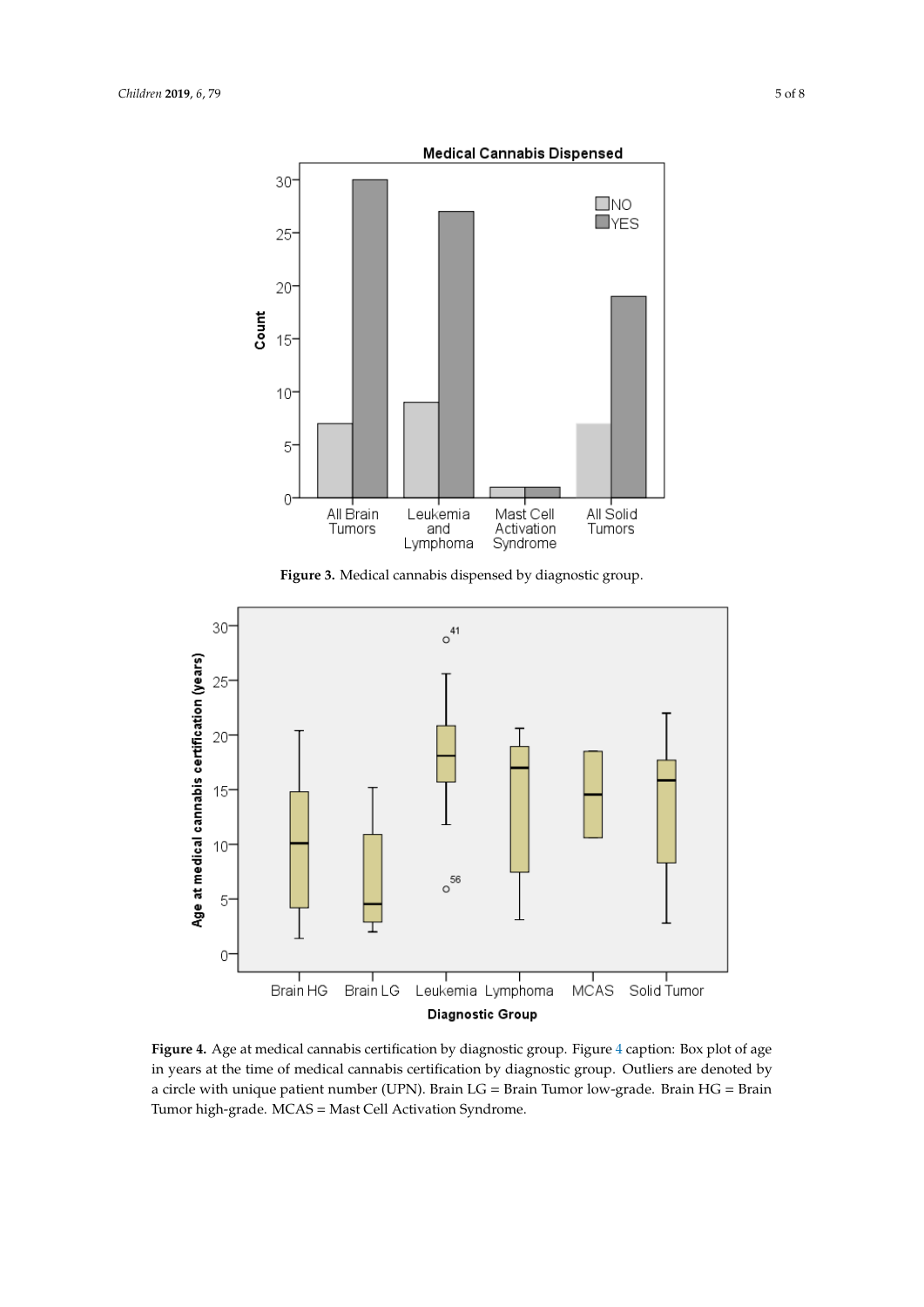<span id="page-5-0"></span>

| Diagnostic Group       | After | <b>Before</b> | <b>No Progression</b> | TOTAL |
|------------------------|-------|---------------|-----------------------|-------|
| <b>Brain Tumors</b>    | 5     | 16            | 16                    |       |
| Leukemia &<br>Lymphoma |       | 8             | 28                    | 36    |
| Solid Tumors           |       | 10            | 15                    | 26    |
| Mast Cell Activation   |       |               |                       |       |
| TOTALS                 |       | 35            | 60                    | 101   |

**Table 1.** Certification relative to disease progression.

N/A = Not Applicable, as there was no progression or relapse.

**Table 2.** Primary reason for medical cannabis certification by diagnostic group.

<span id="page-5-1"></span>

| Diagnostic Group       | <b>Nausea</b> | Pain          | <b>Seizure</b> | Autism | Cachexia | <b>TOTAL</b> |
|------------------------|---------------|---------------|----------------|--------|----------|--------------|
| Brain Tumor Low-Grade  | 4             |               |                |        |          |              |
| Brain Tumor High-Grade | 20            | 8             |                | 0      |          | 30           |
| Leukemia               | 25            | $\mathcal{P}$ |                | 0      |          | 28           |
| Lymphoma               | 6             | າ             |                |        |          |              |
| Solid Tumor            | q             | 15            |                |        |          | 25           |
| Mast Cell Activation   |               | າ             |                |        |          |              |
| TOTAL                  | 64            | 31            | 3              |        |          | 101          |

<span id="page-5-2"></span>

| Diagnosis                 | Cachexia | Anti-tumor | Nausea         | Pain         | <b>End of Life</b> | Seizure  | Autism   | <b>TOTAL</b> |
|---------------------------|----------|------------|----------------|--------------|--------------------|----------|----------|--------------|
| Brain Tumor<br>Low-Grade  |          | 3          |                | 3            | $\theta$           | $\Omega$ | 0        | 8            |
| Brain Tumor<br>High-Grade | 10       | 16         | 3              |              |                    |          | 0        | 32           |
| Leukemia                  | 6        | $\Omega$   | $\Omega$       | 4            | $\Omega$           | $\Omega$ | 2        | 12           |
| Lymphoma                  |          | $\Omega$   | $\overline{2}$ | $\mathbf{0}$ | $\Omega$           | $\Omega$ | $\Omega$ | 3            |
| Solid Tumor               | 5        | $\Omega$   | 8              | $\mathbf{0}$ | 6                  | $\Omega$ | $\Omega$ | 19           |
| Mast Cell<br>Activation   | $\Omega$ | $\Omega$   | $\Omega$       | $\mathbf{0}$ | $\Omega$           | $\Omega$ | $\Omega$ | $\Omega$     |
| <b>TOTAL</b>              | 23       | 19         | 14             | 8            | 7                  |          | C        | 74           |

**Table 3.** Secondary indications for medical cannabis by diagnostic group.

#### **4. Discussion**

This report describes our nearly four-year experience with certifying pediatric patients with a diagnosis of cancer for the use of medical cannabis. In our experience, patients and caregivers are pursuing the use of medical cannabis in a wide variety of cancer diagnoses to aid in the management of treatment-related symptoms. The primary qualifying condition for which families sought certification for medical cannabis was chemotherapy-induced nausea, followed by intractable pain. Nausea is also a common secondary indication along with cachexia. It has been our philosophy to utilize medical cannabis early following a diagnosis requiring the use of chemotherapy. Our data confirms this practice, with 94% of our patients undergoing certification for medical cannabis use during their first line of treatment. It has been our experience that traditional anti-emetics (ondansetron, granisetron, aprepitant, lorazapam, scopolamine, and dexamethasone [solid tumors only]) often provide suboptimal control of nausea and vomiting. It has also been our experience that medical cannabis, when added to these traditional anti-emetic regimens, improves the patient chemotherapy experience and quality of life.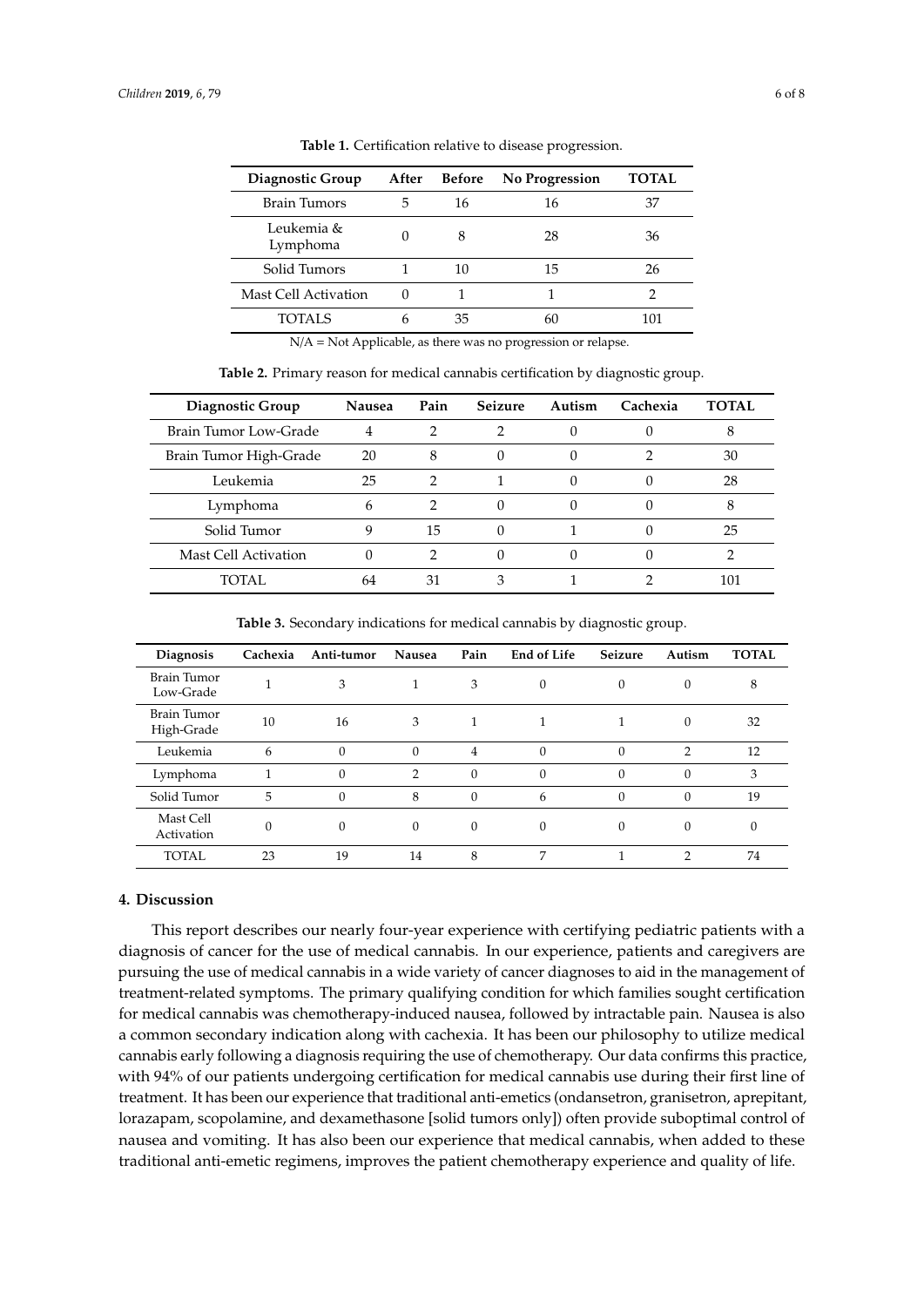The mean age at time of certification for our patients was 15.3 years. This varied significantly based on the diagnostic sub-group, noting that the mean age for certification of patients with brain tumors was much younger (8.7 years) in comparison to leukemia and lymphoma patients, who were much older (18.1 years). The younger age seen in the brain tumor group is due in part to the highly emetogenic chemotherapy used for the treatment of central nervous syndrome (CNS) embryonal tumors, which are typically seen in infants and young children. We extrapolate that this age difference may also be accounted for by the hope of parents that medical cannabis might provide anti-tumor effects, given the poorer overall survival for patients with brain tumors compared to those with a diagnosis of leukemia or lymphoma, and therefore willingness to utilize interventions with less data to support its use and therapeutic efficacy. Interestingly, although not a qualifying condition, hope for anti-tumor effect was noted in the brain tumor population, ranking second behind nausea as the most common indications for the use of medical cannabis. Recent reviews of preclinical research suggest the possibility of an effect by tetrahydrocannabinol (THC) and cannabidiol (CBD) against various CNS tumors, however, the authors caution that more research is needed [\[6](#page-7-5)[,13\]](#page-7-10). We have also seen that young children with brain tumors experience a decrease in irritability while on medical cannabis, which may also account for its use in younger patients. In regards to the relatively older ages of leukemia patients certified for medical cannabis, it has been our observation that chemotherapy compliance for teenagers and young adults, particularly leukemia patients, improves with the addition of medical cannabis as they are not as burdened by life-interfering chemotherapy side effects. Therefore, we routinely recommend medical cannabis for symptoms management in this age group.

All of our patients who were certified for medical cannabis had expressed an interest in this treatment, but only 76% had medical cannabis dispensed. We currently do not have data regarding the reason why some patients did not follow through on enrolling in the Minnesota medical cannabis registry and/or pick up their medical cannabis prescription, but the expense of medical cannabis (\$200.00 annual fee and an additional fee for each dispensed prescription, both of which are not covered by medical insurance) might be the etiology.

Our experience with the use of medical cannabis in children and young adults has been very positive. We assert that ongoing analysis and publishing of this data needs to occur to better understand the trends in the use of medical cannabis and to further characterize the safety and efficacy of medical cannabis in pediatric and young adult cancer patients. Our hope is that our anecdotal experience reported herein, bolstered by a more detailed analysis of our patients' outcomes in a future publication, will support the benefit of medical cannabis for the management of chemotherapy-related symptoms in children and young adults, and thus encourage pediatric oncologists to access medical cannabis for symptom management early in the cancer diagnosis and not just for end-of-life care.

#### **List of Abbreviations**

| <b>Full Name</b>     |
|----------------------|
| Tetrahydrocannabinol |
| Cannabidiol          |
|                      |

**Supplementary Materials:** The following are available online at http://[www.mdpi.com](http://www.mdpi.com/2227-9067/6/6/79/s1)/2227-9067/6/6/79/s1, Table S1: de-identified data file

**Author Contributions:** Conceptualization, M.M.S., A.E.B., and B.C.B.; methodology, B.C.B.; validation, B.C.B.; formal analysis, B.C.B.; investigation, M.M.S., A.E.B., and B.C.B.; data curation, B.C.B.; writing—original draft preparation, B.C.B.; writing—review & editing, M.M.S. and A.E.B.; visualization: M.M.S., A.E.B., and B.C.B.

**Acknowledgments:** The authors thank Susan Sencer for inspiring us to do this project. We also thank Julie Chu, Mary Langevin, Joanna Perkins, Jawhar Rawwas, and Susan Sencer for allowing us to include their patients in this report.

**Conflicts of Interest:** The authors declare no conflict of interest.